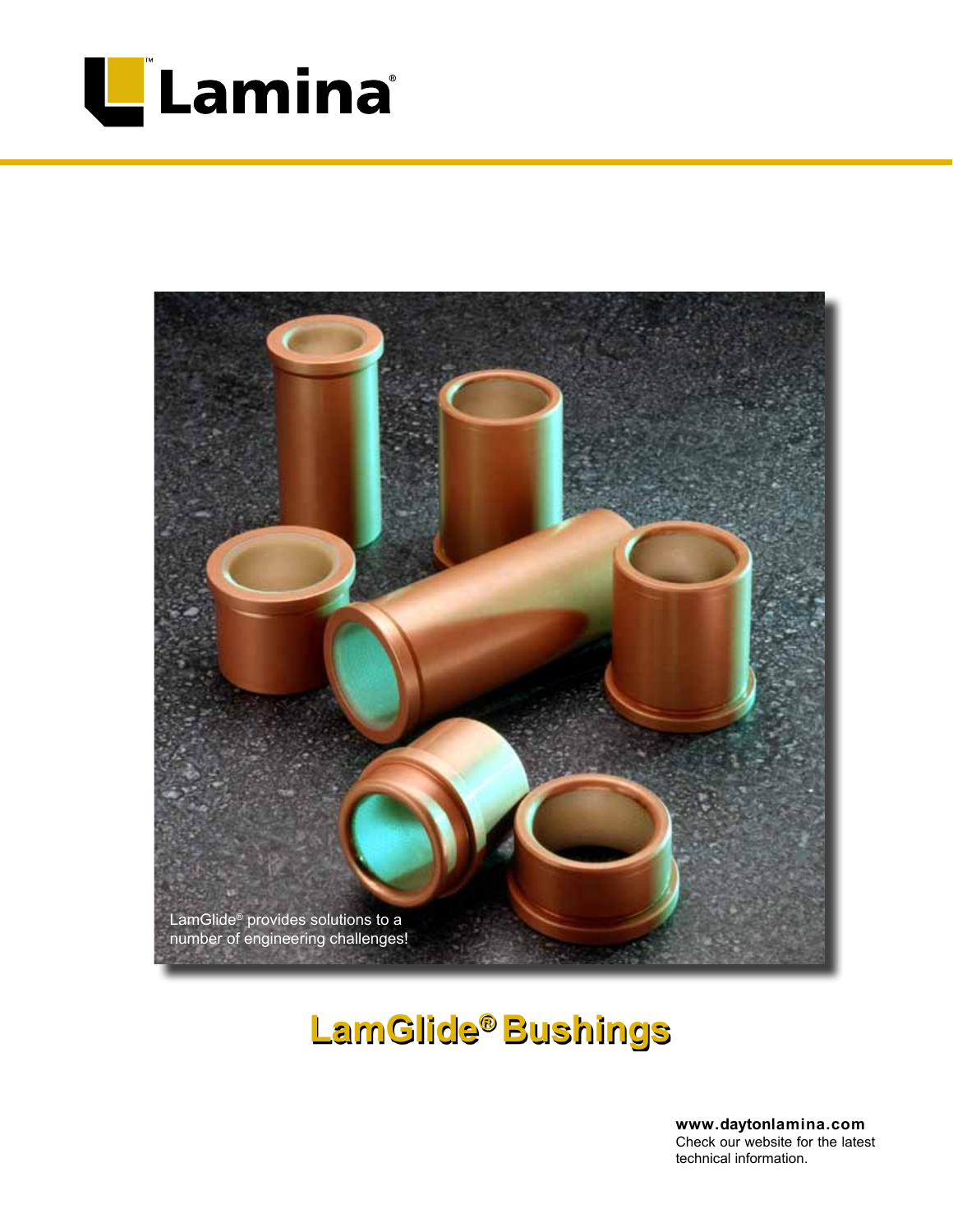# Lamina®



## **LamGlide® bushings can be used in many industry applications:**

- **Metal Stamping**
- **Transfer Machinery**
- **Special Machines**
- **Automation**
- $\blacktriangleright$  Farm Equipment
- Sports and Fitness Equipment
- **Medical Equipment**

## **LamGlide® bushings provide solutions to a number of engineering challenges:**

- Ingests foreign particles
- $\blacktriangleright$  Vibration dampening
- Compatible with most lubricants\*
- $\blacklozenge$  High load, low speed applications
- $\blacklozenge$  Low moisture absorbency rate
- $\triangle$  Can be operated without any added lubrication in certain cases

#### **LamGlide® bushings have outstanding physical, mechanical and chemical properties:**

- $\blacklozenge$  Self-aligning
- $\blacklozenge$  Tolerates edge loading
- $\blacklozenge$  Dimensional stability
- Chemical resistant
- **Lightweight material**

### **Restrictions:**

- $\blacklozenge$  Maximum operating temperature of 482 $^{\circ}$
- $\bullet$  LD s will be manufactured in accordance with Lamina's Class 3 tolerance grade unless otherwise specified.

*\* Not recommended for use with Molybdenum-based lubricants.*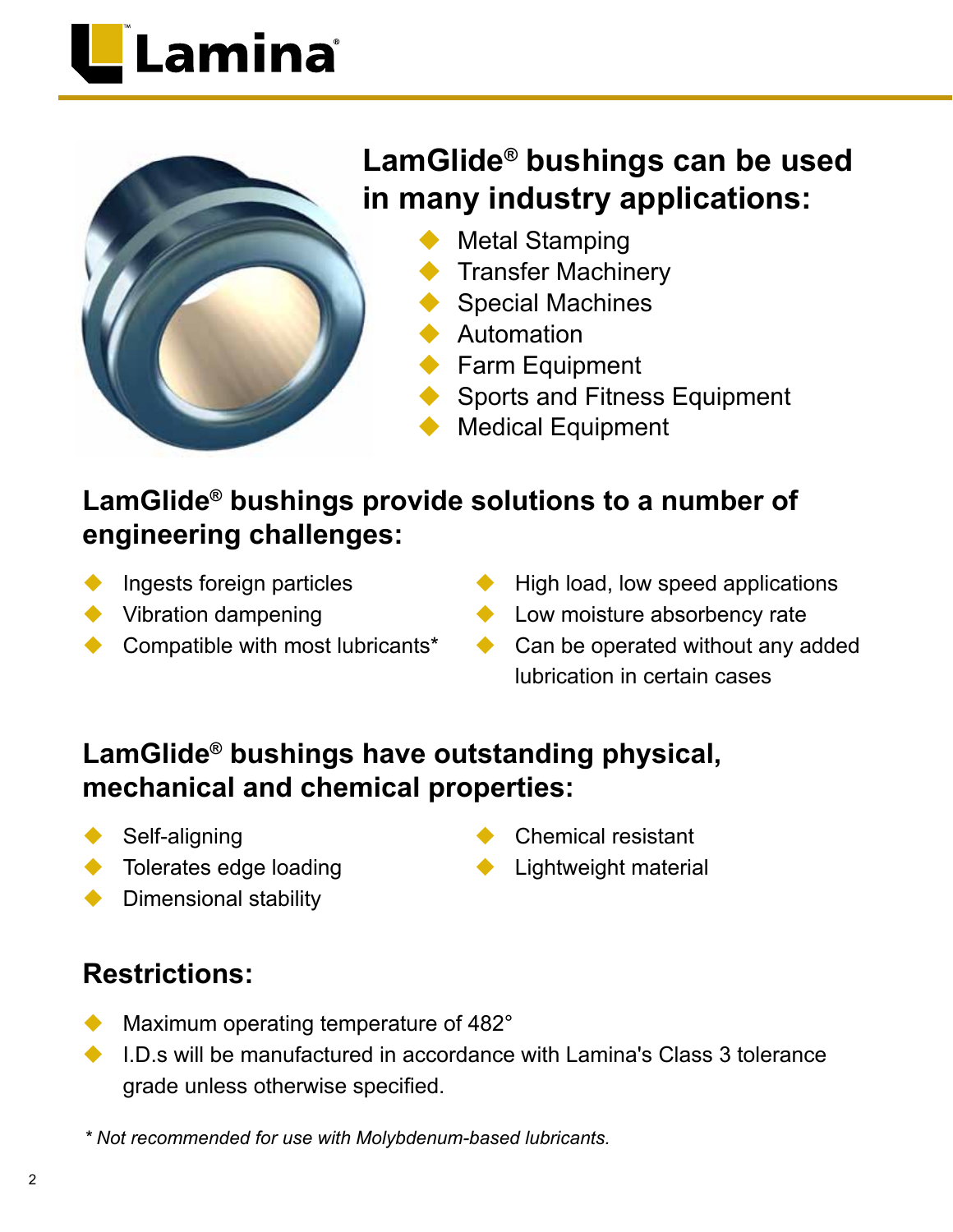